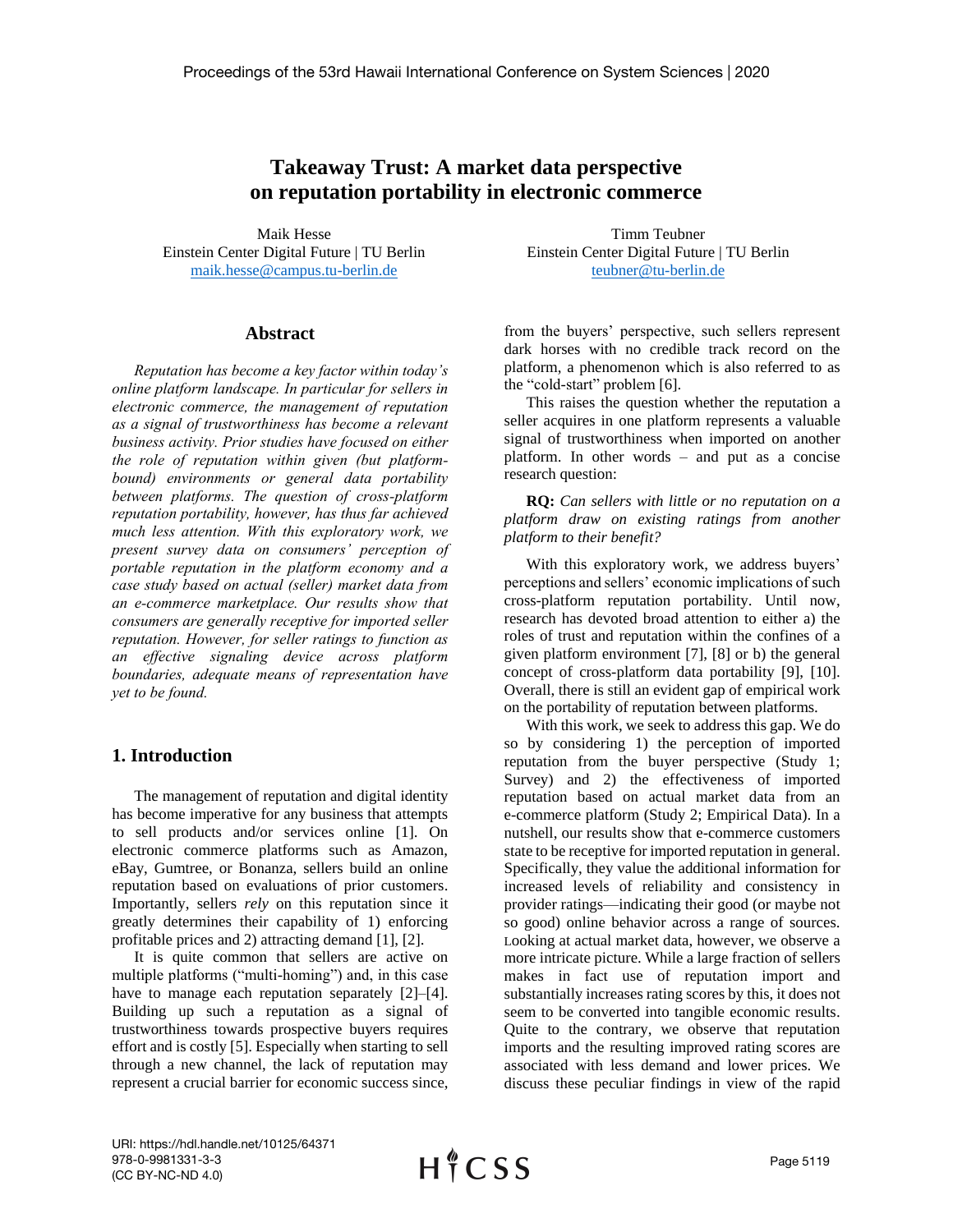proliferation of the platform economy and alternative approaches to reputation management (e.g., third-party services, decentralized technology).

The remainder of this paper is organized as follows. We describe the general idea of crossplatform reputation portability and review existing work on this subject in Section 2. Section 3 then reports the results of an online survey in which we roughly assess the potential of reputation portability from the consumer perspective. We then analyze a real-world case of reputation import based on market data from 4,506 sellers of an e-commerce platform in Section 4. Section 5 provides a general discussion of our findings—linking them to current developments in policy making and technology. Section 6 concludes.

## **2. Related Work**

## **2.1 Trust and reputation on platforms**

Today's online platform landscape is ubiquitous, transforming almost every industry, and pervading many levels of modern economic activity [11], [12]. Digital platforms, such as Amazon, eBay, Taobao, and others mediate transactions between sellers and buyers by providing them with means to exchange goods and services online. For a platform business to thrive, the willingness of buyers and sellers to engage in transactions is imperative. For this to happen, the most important antecedent is the establishment and maintenance of trust between prospective transaction partners. Hence, trust and reputation have been a popular research objects within and across platform ecosystems over the past decades [1], [7].

In the context of digital platforms, a seller's reputation is usually referred to as the accumulated and documented evaluation by prior transaction partners based on their experiences with this seller [13]. Reputation systems aggregate transaction-based feedback into individual buyers' rating scores to function, inter alia, as a signal of trustworthiness [2], [14], [15]. Since their introduction in electronic commerce, reputation systems have been designed and developed to insert trust in online transactions by providing "future buyers with a window into a seller's past behavior with previous buyers" [1, p. 326]. Besides the use of reputation systems to aggregate third-party assessments, today, all major platforms deploy a variety of trust-enhancing mechanisms that allow users (e.g., buyers, sellers, hosts, renters, etc.) to showcase a track-record for reputable online conduct [16]. Yet, feedback by others, that is, third-party ratings (e.g., 1-5 stars, positive/negative) or written assessment (i.e., text reviews) still represents the most

frequently used signals to demonstrate trustworthiness in digital environments [4], [17].

There is a wide range of studies on the effects of these reputational elements within a given platform environment—both regarding their impact on buyers' perceptions of a seller's trustworthiness and, in turn, on the implied economics of seller reputation. First, ratings and reviews have been shown to positively influence buyers' trust in prospective sellers in a variety of platform contexts. For instance, for previous buyers' comments on eBay [7] or, similarly, written feedback from prior transaction partners on sharing economy platforms [18], [19], as well as for star ratings and text reviews on Airbnb [20], [21],

Second, a plethora of research investigates the resulting economic effects of higher trustworthiness, namely, the intuitive theoretical claim that it both drives demand/bids from potential buyers and allows sellers to set and enforce higher prices. We refer to Bajari & Hortaçsu [22], Dellarocas et al. [2], and Tadelis [1] for more comprehensive overviews of studies reporting empirical evidence for higher sales probability and price premiums obtained by more reputable sellers.

## **2.2 Reputation portability**

Reputation portability can be defined as "the effectiveness of a user's reputation on a source platform (e.g., a star rating score) in building trust on a different platform" [4, p. 231]. Considering the documented effects of reputation within a specific marketplace and the increasing "platformization" of our world, it seems natural to ask questions regarding the permeability of online reputation across platform borders—especially, since the idea of portable reputation is anything but new.

In the 1990s, eBay and Amazon introduced early versions of reputation systems and—for some time— Amazon allowed its sellers to directly import their ratings from eBay [14]. Back then, it seemed as though this might become a common practice, however, apparently eBay was not appreciative of the fact. Upon claims of their ratings being proprietary accompanied by legal threats, Amazon had to discontinue the service [2].

There is a lively debate among legal scholars with regard to the ownership of transaction-based feedback in the form of reviews—and hence regarding its ability to be ported between platforms. In 2018, the EU introduced the *General Data Protection Regulation* (GDPR) in an effort to foster and enable unprecedented competition in online markets by breaking the monopoly of incumbents and large platforms [23]. In fact, GPDR's Article 20 mandates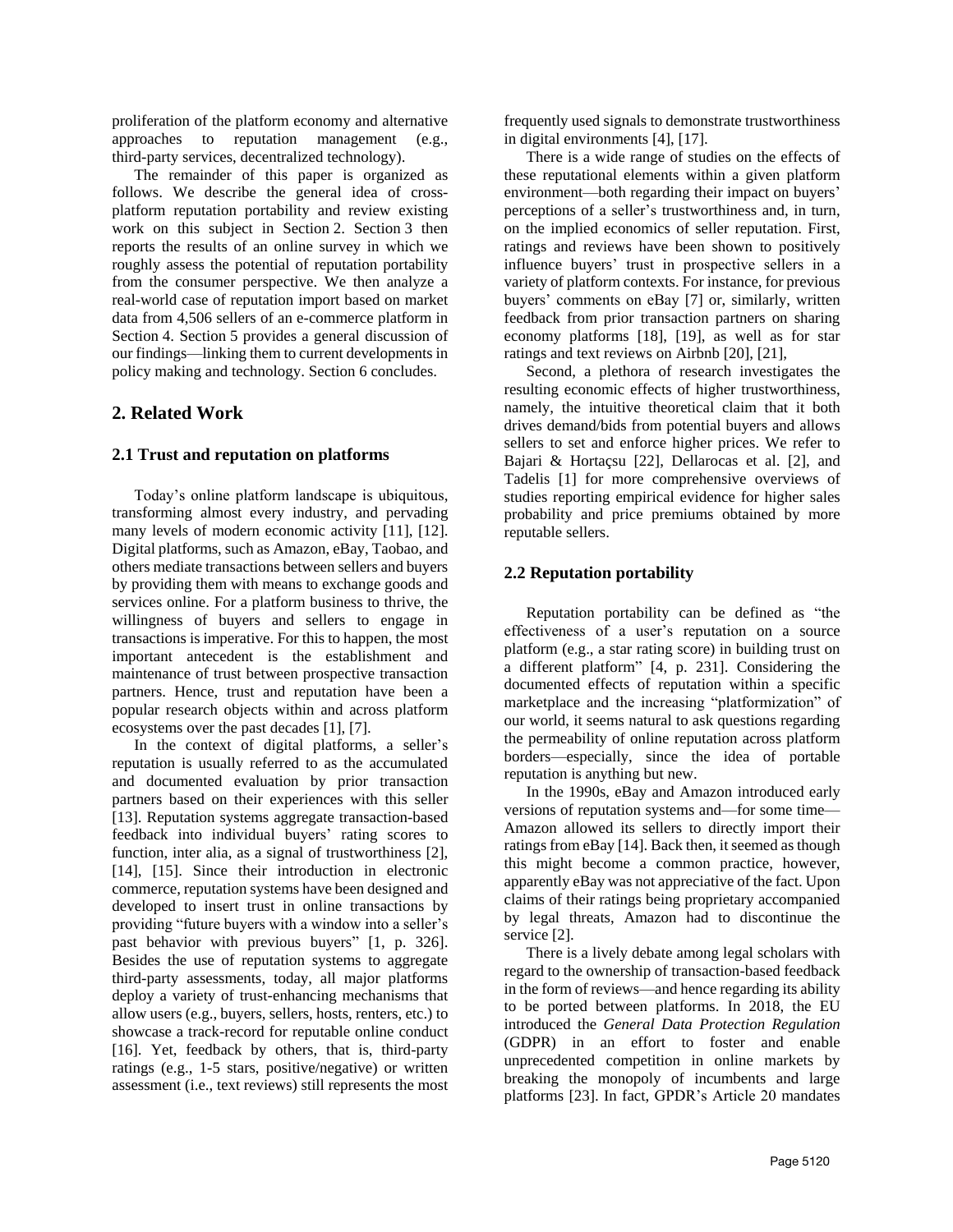platform operators to grant "data subjects" the explicit right to data portability. Note that any individual who provides data to the platform is subject to the regulation, that is, both buyers and sellers. Legal scholars have welcomed the new legislation as a promising step and strong tool to allow for increased competition between digital platforms and give individuals more control over personal data [24], [25]. However, given a lack of clear interpretations it needs to be clarified what type of data is supposed to be ported from one platform to another [9], [26]—and if GDPR in its current form encompasses reputational information. Reputation data (both in the form of text reviews and ratings) is usually provided by others, that is, prior transaction partners, in particular buyers. In the case of text reviews, Kathuria & Lai [25] conclude that ownership would most likely be with the author or the platform—but not with the individual seller. Further, based on third-party (star) ratings, platforms calculate proprietary aggregated scores via their reputation systems. The exact scope of data encompassed by GDPR is certainly debatable, however, since sellers do not provide these rating themselves, Article 20 is unlikely to cover them either [27], [28]. Also, obligatory (or better yet: "forced") interoperability to design systems so that data portability is supported was taken out of the regulation—again following critical acclaims from the platforms themselves [10]. In anticipation of a prisoner's dilemma—even though platforms would win over sellers by offering reputation import, they may eventually weaken their position due to increased competition—Krämer [29] suggests large players may silently agree to *not* offer such functionality for direct competitors.

However unlikely that leading platforms will offer reputation import any time soon, the economic benefits for sellers and entrant platforms are apparent: for instance, avoidance of platform lock-in due to network effects, decreased switching cost, and mitigation of the "cold-start" problem without prior on-site reputation.

Somewhat surprisingly—given the reluctance of long-established platforms such as eBay and Amazon to offer reciprocal import functionality—it is still possible to have a seller's ratings ported from those platforms to newer, alternative e-commerce marketplaces. Bonanza and TrueGether*,* for instance, do promote the direct import of both Amazon and eBay ratings into sellers' profiles on their platform [30], [31]. On Bonanza, a seller's eBay rating (i.e., positive/neutral/negative) is translated into the equivalent value on a 5-star rating scheme (i.e., 5, 3, or 1 stars), while on TrueGether both the external rating as well as the corresponding feedback text are

displayed. We analyze the dynamics of imported reputation on these platforms in the next section.

These practical approaches come well-supported by calls for reputation portability to become the gold standard. Resnick et al. [14] have made this remark almost two decades ago stating the difficulty stemming from "the lack of portability from system to system" (p. 48). More recently, Puschmann & Alt [32], in the context of sharing economy platforms, posed the question how users (from both market sides) may connect their various profiles to comprehensively manage their online identity. Following the same line of thought, a recent EU report identifies "crossplatform reputation portability" as an important concept to address issues of data ownership, prohibitive switching costs, lock-in effects, and platform competition [33]. Finally, Gans [34] suggests a broader notion of "identity portability" based on the artifacts used by platforms to generate reputation (i.e., ratings and reviews).

As much advocacy there may historically be, the hypothesized value of portable reputation has so far not been corroborated by empirical insight. There has been some quantitative work on the potential of previously earned reputational data to predict trustworthiness and future performance. However, this has either been based on social media data (as opposed to transaction-based reputation; [35]) or analysis was limited to different categories within the same platform [36].

Only recently, first studies have set out to investigate the effectiveness of portable reputation from the consumer's perspective [19], [37]. Otto et al. [37] use a controlled experiment to display imported ratings from Airbnb (a platform for peer-to-peer accommodation rental) to potential passengers on BlaBlaCar (a ridesharing platform). Based on selfreported scales, they find that imported signals positively impact trust in prospective drivers on the platform. Similarly, Zloteanu et al. [19] use a hypothetical scenario and present study participants with different types of trust and reputation information ("TRI")—among which "online market reputation" denotes imported ratings from other platforms (in this case Airbnb and Uber). They find that the availability of TRI increases the perceptions of prospective hosts' trustworthiness as well as participants willingness to book a stay. However, it is neither possible to attribute this effect entirely to imported ratings nor to assess the latter's general importance from a consumer perspective, since the authors did not explicitly control for it (or chose to not report it). Teubner et al. [4] use survey data to emphasize today's platform multiplicity. They show that almost two out of three respondents are active on more than one platform,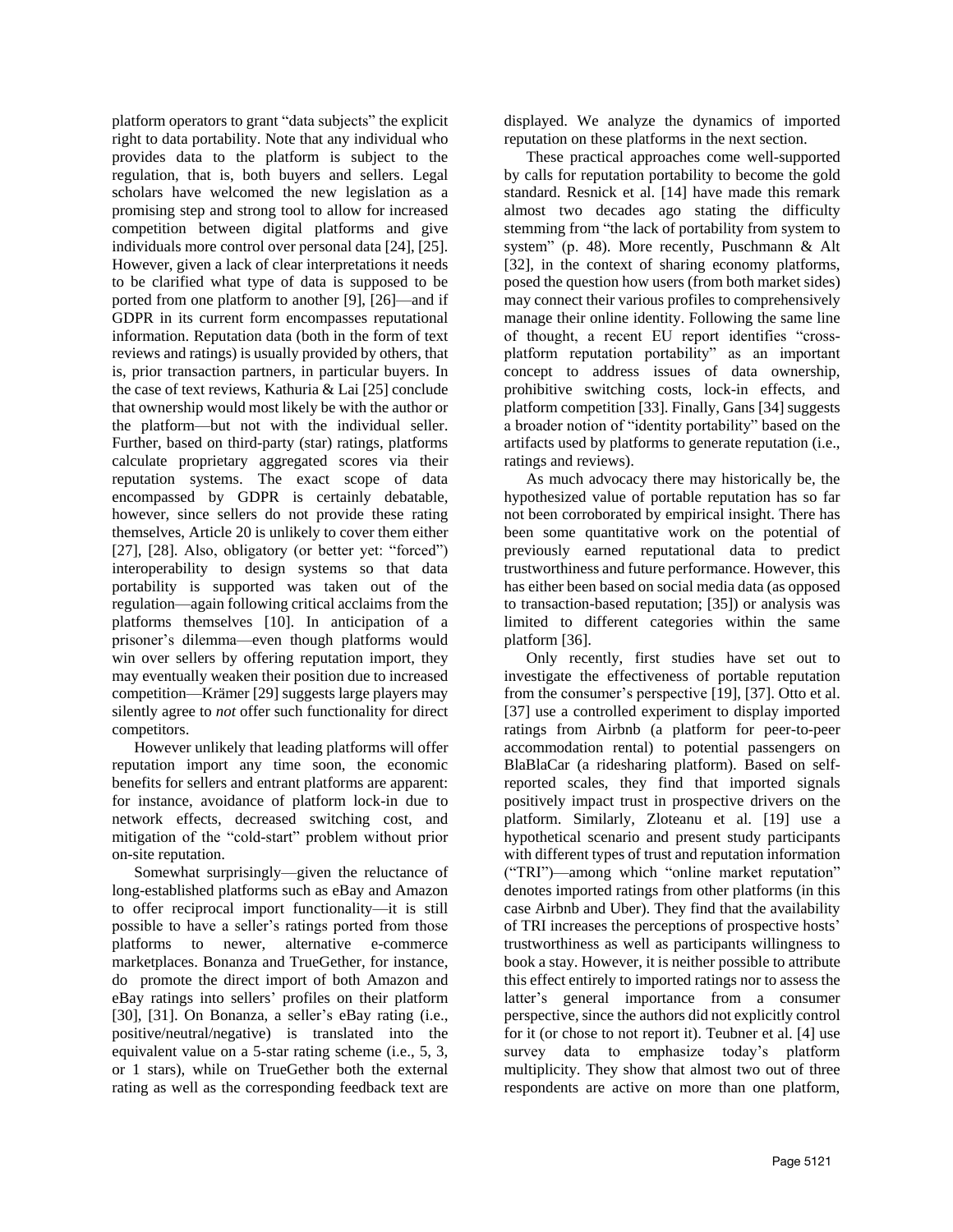underlining their claim for the relevance of "reputation transfer". Following up on this, Teubner et al. [38] show that star ratings bear trust-building potential also across platform boundaries for several platforms (i.e., Airbnb, BlaBlaCar, eBay, Uber) and that thematic *fit* between source and target context is an important criterion for cross-platform signaling to be effective. For a comprehensive literature review on reputation portability, we refer to Hesse & Teubner [39].

Overall, the outlined studies unanimously find reputation portability to be effective, however they all rely on survey data, that is, on self-reported scales and assessments made by the participants. Given that such approaches are prone to intention-behavior gaps [40], we complement this view by additional data-based insights into the workings of portable reputation. In the next section, we report the results from a consumer survey on perceptions of portable reputation. We then explore the effects of reputation imports based on actual market data (Bonanza.com). This allows us to empirically assess the impact of imported reputation on sellers' ability to a) attract demand and b) enforce higher prices—and come to a surprising result. To the best of our knowledge, this paper is the first to do so.

#### **3. A survey on portable reputation**

#### **3.1 Study design and data**

In the first study, we conducted an online survey in which participants evaluated different means of online reputation and trust. Specifically, participants took the role of buyers and evaluated the concept of sellers with imported ratings and/or reviews. We recruited 204 participants via Prolific.ac [41], ensuring respondents had sufficient experience in online shopping on electronic commerce platforms (i.e., at least once a month) and represented a diverse global audience (i.e.,



**Figure 1. Importance of portable reputation and preferred signal for import**

Northern America, EU, Middle East). A total of 187 participants remained after attention and completeness checks. Using a between-subjects design, participants were assigned to scenarios on five different types of online platforms: accommodation (e.g., Airbnb, Homestay), P2P carsharing (e.g., easyCarClub*,*  Getaround), crowd work (e.g., TaskRabbit, Helpling), e-commerce (e.g., eBay, Bonanza), and mobility (e.g., Uber, Lyft). Based on our previous work on the subject [4], [38], [39], we introduced the concept of reputation portability as the availability of additional reputation elements (i.e., star ratings and text reviews) pertaining to a prospective provider but stemming from a different platform. Participants then rated the importance of these additional trust cues in deciding to buy from a prospective provider (single item construct; 7-point Likert scales). We added an openended question asking why (if at all) and in which cases subjects considered imported reputation to be helpful for their decision process. These textual statements were reviewed to identify distinct aspects mentioned by participants (e.g., importance of fit between platforms; helpfulness for new providers). The survey was conducted in May 2019.

## **3.2 Results**

Figure 1 summarizes the results of the survey and shows platform-specific differences. It becomes evident that respondents generally value the concept of reputation portability for e-commerce, scoring 5.6 on the importance Likert scale (1 to 7; corresponding to 76.67% when standardized). Remarkably, other platform types (i.e., accommodation, crowd work, mobility) exhibit higher scores for imported reputation. One potential explanation for these differences may root in the fact that those platforms facilitate co-sharing and physical encounters are prerequisite to service provision, that is, there occurs a generally higher degree of social interaction [42]. Hence, they may require higher levels of "inserted" trust from external sources.

Another observation concerns the preferred trust signal survey participants would like to see being imported from other platforms. Here, participants appreciated written text reviews over star ratings on all platforms except those for mobility services.

The reason for that can be found in the verbal statements. Participants were asked to comment *whether*, *why*, and *how* (i.e., under which circumstances) imported reputation would be helpful to them. As for their preference for text reviews, some participants mentioned star rating scale skewness as a limiting factor ("people usually assign stars/points in extremes"). In fact, positively skewed star rating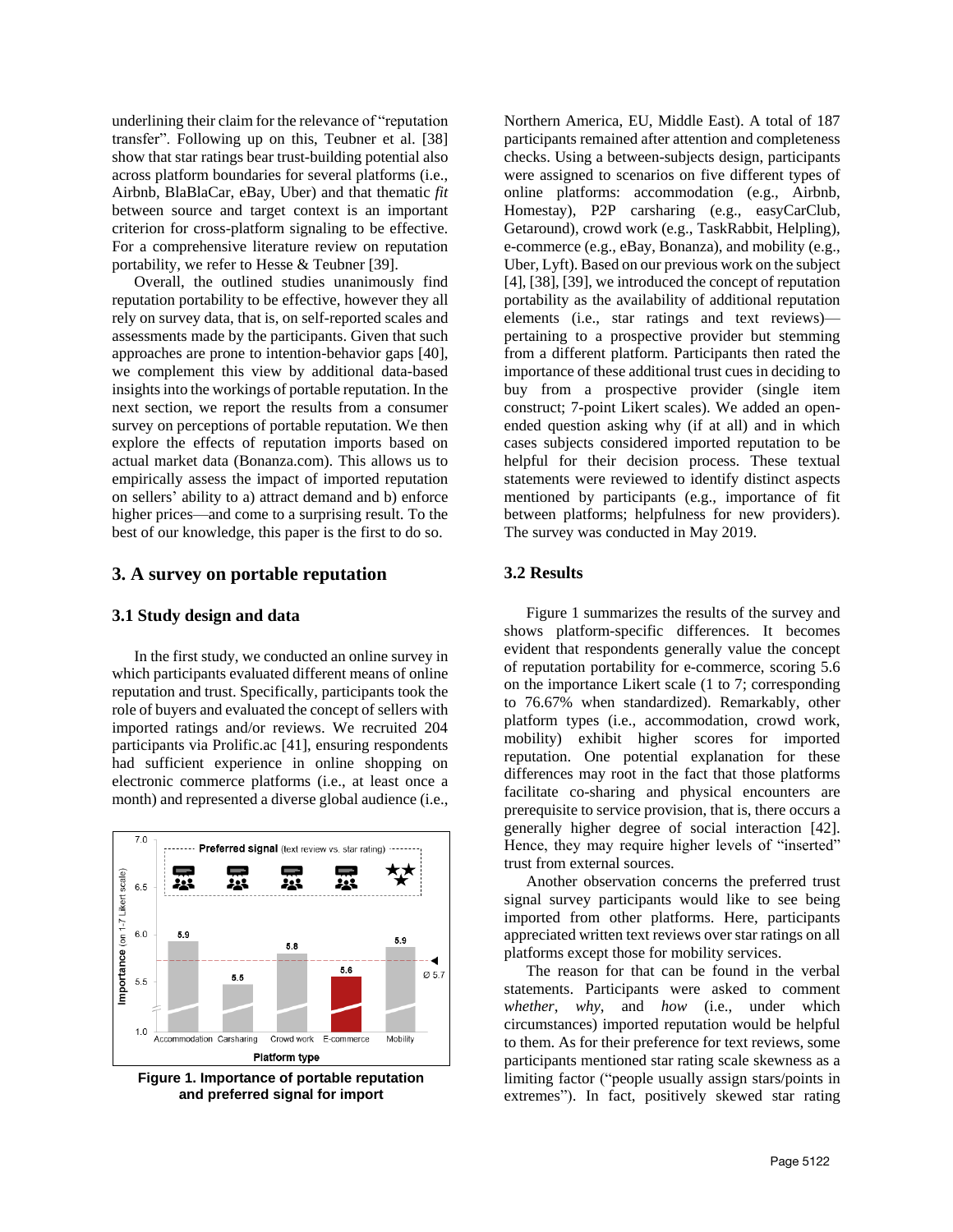distributions represent a common phenomenon for many online platforms [16], [43], [44]. In that sense, text reviews appealed as "more informative" and to provide a "clearer picture".

Main reasons in favor of imported reputation were the general surplus of details (e.g., "the more information the better"; 30 times), the ability to prove a provider's good (or bad) conduct on other platforms (26 times), or the opportunity to check on consistency/reliability of ratings (e.g., could be "bought", "fake", fabricated", or "written by oneself"; 20 times). In particular, imported reputation was considered as potentially helpful as it allows novel providers with no or little on-site reputation to mitigate the platform-inherent cold-start problem (18 times). Specifically, one respondent stated that reputation portability could help in demonstrating an "honest online footprint".

Additionally, the issue of sellers getting rid of "a string of bad reviews" and "play[ing] the system by using another platform" was repeatedly brought up (15 times). That is, consumers would want the critical reviews from other platforms to show up. In this sense, it could prevent bad actors from successfully continuing their poor game by starting over and over on new platforms.

Last, the relevance of the fit between source and target platforms for porting reputation received considerable attention (14 times). On the one hand, participants noted that the source platform should be well-known, reputable, and trustworthy itself to instill confidence in the ratings' reliability and credibility. On the other hand, the service offering on source and target platforms should be compatible and relevant to each other because, as one participant neatly put it, "a fishmonger is not a good butcher" – an observation well in line with recent research [38].

## **4. Reputation import on Bonanza.com**

#### **4.1. Study Design and Data**

In this second study, we follow up the first study's findings and investigate how importing reputation affects sellers' market success, that is, their capability to 1) enforce price mark-ups and 2) attract demand. In this sense, we now investigate the overall effect of the reputation import strategy from an empirical perspective, that is, based on actual market data. Naturally, this approach is limited to uncovering *that* certain effects occur but cannot speak to *how* or *why* specifically they may appear. Thus, our approach is prone to issues of observational studies such as omitted variables which we come back to it in the general discussion.

We collected data from Bonanza.com, an e-commerce platform that markets itself as an eBay alternative. It targets business sellers, being a "marketplace that empowers entrepreneurs to build a sustainable business based on repeat customers" [45]. Founded in 2008, the platform hosts about 50,000 registered sellers with an overall inventory of 35 million items. Using a web-crawler to query the platform, we collected openly accessible data for a total of 4,506 sellers and 124,067 items. The data was collected at two instances in April and May 2019.

For analysis, we consider individual sellers. For each seller, we consider data on i) overall rating score (1-5 stars in steps of 0.1 stars), ii) average price of their items, iii) number of transactions on the platform, and iv) whether they have imported ratings from eBay or not (binary variable: yes/no). Moreover, we retrieved information on how many items a seller offers through the platform as well as their total number of reviews as an approximation of business size.

The first pass of data collection in April 2019 was followed by a second pass four weeks later. This longitudinal data structure allows us to account for

|                        | i. Score  |             | ii. Price    |                 |               | iii. Demand  |             |
|------------------------|-----------|-------------|--------------|-----------------|---------------|--------------|-------------|
| Imported Reviews (y/n) | .450 ***  | $-0.314$    |              | .914            | ***<br>$-681$ |              | $-459**$    |
|                        | .016)     | .783)       |              | .846)           | (144)         |              | .156)       |
| Score (1-5)            |           |             | $-2.431$ *** | $-2.727$ ***    |               | $-.641$ ***  | $-.492$ *** |
|                        |           |             | .664)        | .718)           |               | .123)        | .133)       |
| #Reviews (103)         | $.001 *$  | $-.073$ *** | $-068**$     | $-.070**$       | $.019***$     | $.019***$    | $.020***$   |
|                        | .000)     | .021        | .021         | .021            | .004          | .004)        | .004        |
| #Items $(103)$         | $-.002**$ | .124 ***    | $.117***$    | .118 ***        | .098 ***      | ***<br>.097  | $.097***$   |
|                        | .001      | .033)       | .033)        | .033)           | .006          | .006)        | .006        |
| Intercept              | 4.519 *** | 19.519 ***  | 31.236 ***   | $***$<br>31.844 | ***<br>1.570  | ***<br>4.101 | 3.796 ***   |
|                        | .016)     | .761        | (3.286)      | (3.334)         | (140)         | .607         | .615)       |
| #Observations          | 4,506     | 4,506       | 4,506        | 4,506           | 4,506         | 4,506        | 4,506       |
| R <sup>2</sup>         | .152      | .005        | .008         | .008            | .077          | .078         | .080        |

#### **Table 1. OLS regression models** (standard errors in parentheses)

\*\*\* *p*<.001; \*\* *p*<.01; \* *p*<.05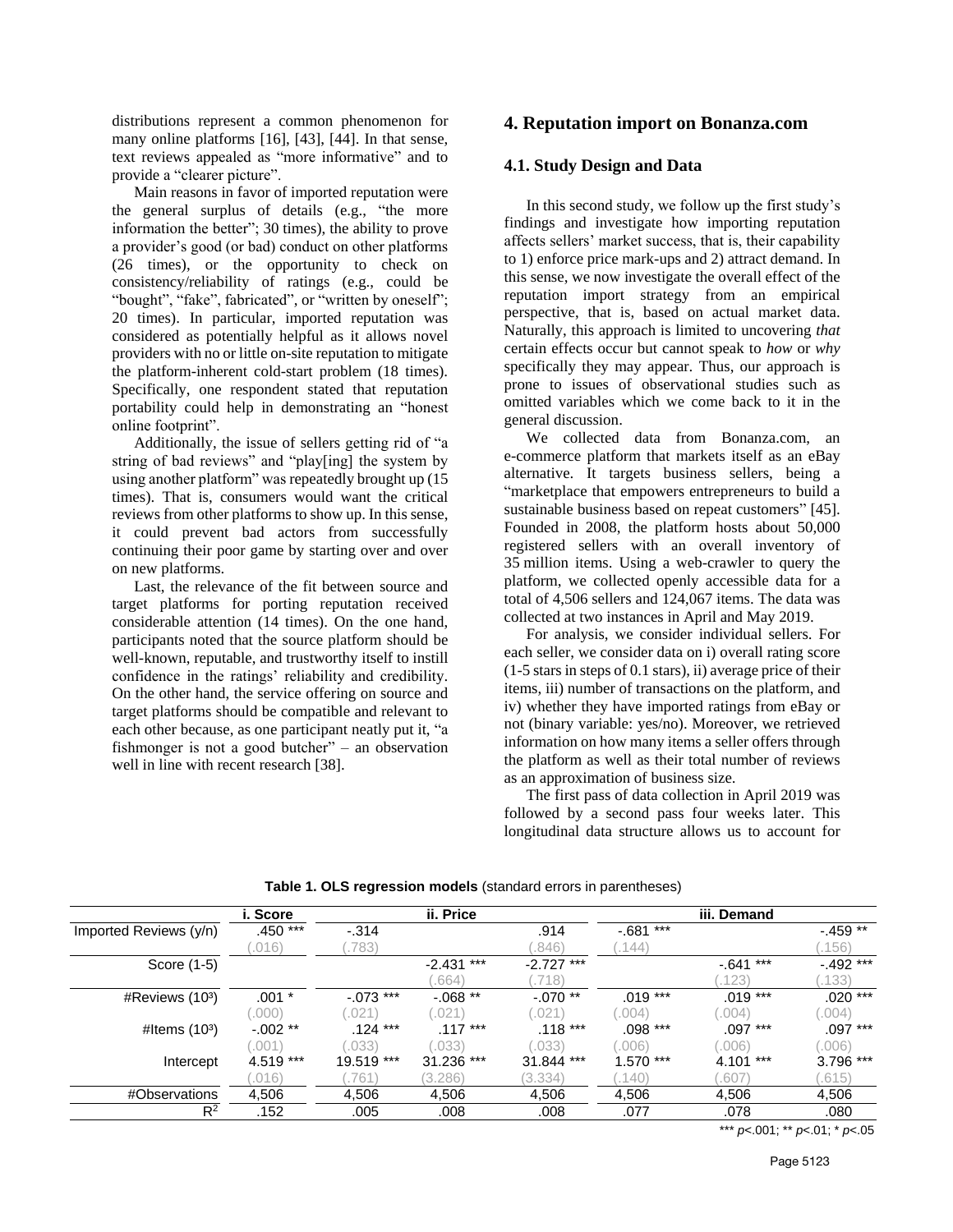sellers' capability of generating additional sales, that is, of attracting demand (i.e., delta between t=2 and  $t=1$ ), as a result of their rating score in  $t=1$ . Specifically, in contrast to "snapshot" data at only one single point of time, this approach reduces endogeneity issues which make inferences on causal effects notoriously difficult. The data can be characterized as follows:

- i. The *Score* reflects a seller's average star rating score (1-5 stars). Without import  $(n=270)$ : 4.52 stars; with import (n=4,236): 4.97 stars.
- ii. The *Price* represents a seller's average price across their items (without import: 19.82\$; with import: 19.22\$).
- iii. *Demand* describes a seller's number of new transactions over the 4 weeks between data collection 1 and 2 (without import: 1.81; with import: 1.12).
- iv. Average number of *Reviews*
	- a. On Bonanza (without import: 21.85; with import: 9.85)
	- b. Imported from eBay (without import: 0; with import: 2,803)

#### **4.2. Results**

Overall, 94% of sellers import reputation. And for 9 out of 10 sellers who import reputation, the imported ratings make up for more than 95% of their total number of ratings. Now, in order to further understand the specific characteristics of and differences between sellers with and without reputation imports, we conduct a series of OSL regressions on the above-mentioned focus variables. Table 1 summarizes the regression models for the three dependent variables *Score* (Model I), *Price* (Models II-IV), and *Demand* (Models V-VII) based on observed values from 4,506 sellers on Bonanza.com. First, confirming



the observation from above, average rating scores are significantly higher for sellers *with* imported ratings by about half a star  $(b=450, p<.001)$ . Moreover, controlling for a seller's characteristics shows that the respective number of ratings and items have significant (but minuscule) effects on rating score (*b*=.001, *p*<.05; *b*=-.002; *p*<.01; per thousand ratings/items each).

Next, to assess the economic effect of importing/ not importing reputation, we consider regression models for price and demand. The price models show that higher star rating scores are *negatively* related to average prices  $(b=2.727, p<0.01)$  and that, beyond this, importing reviews has no significant price effect (*b*=.914, *n.s.*). Next, also the demand regressions show that higher star rating scores are negatively related to demand, that is, the number of sales a seller had between the two points of observation (*b*=-.492,  $p<.001$ ). Importantly, we observe that beyond this rating score effect, there occurs an additional negative effect based on importing itself  $(b=-.459, p<.01)$ . Thus, even for identical rating scores, sellers who have imported ratings attract less additional demand as compared to sellers who did not import.

Overall, these observations are puzzling, to say the least. The negative relation between higher rating scores and prices/ demand is counter-intuitive from a common-sense perspective and inconsistent with theory and most of the literature. There exist, however, some studies that report similar negative relations between reputation and economic indicators [2] and we offer some approaches of explanation in the general discussion. Importantly, when excluding the control variables from the models, none of the coefficients change in terms of sign, magnitude, or significance.

Now, as a seller's economic success can be well conflated by revenue (*R*), which emerges as the interaction of price (*p*) and demand (*d*). Hence, revenue can be graphically interpreted as the area of a rectangle with edges  $p$  and  $d$ , where  $R=p \cdot d$ . Figure 2 shows average prices and demand for sellers *with* versus *without* imported reputation (standard errors indicated by error bars in both dimensions). We see that the overall revenue difference between importing/ not importing reputation is primarily driven by the lower additional demand rather than by the difference of average prices (Figure 2).

#### **5. General Discussion**

Full transparency of previous online conduct across digital platforms—as appreciated by some of **Figure 2. Revenue difference decomposition** our survey participants—would entail far-reaching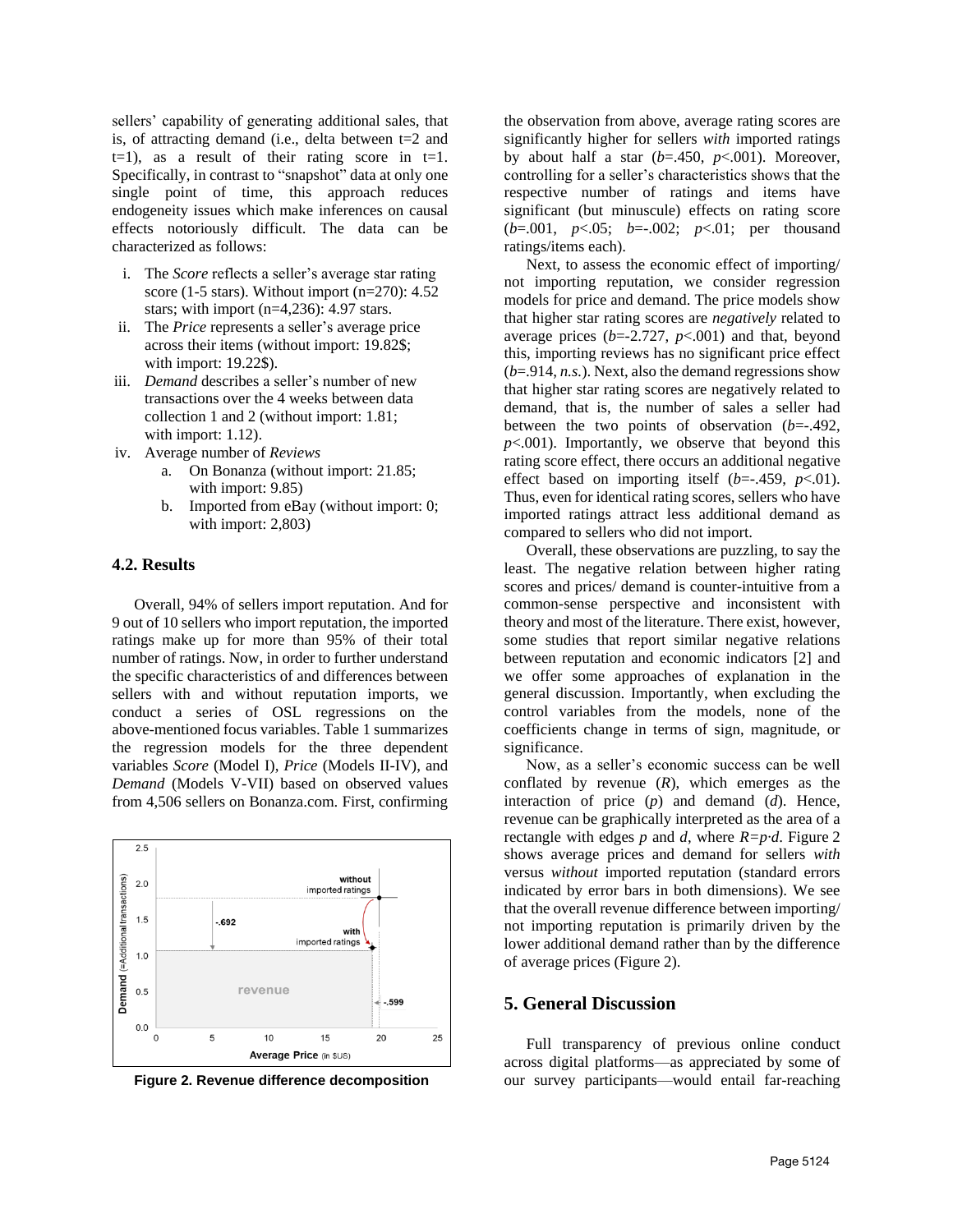implications. Having bad reviews showing up everywhere we interact online would pose a considerable threat to Western world liberal values. Along those lines, China is—as we speak—in fact implementing a national reputation scheme ("Social Credit System") that penalizes and rewards individuals and businesses [46], [47]. Importantly, the system explicitly includes online behavior such as electronic shopping and social media conduct. By 2020, it intends to assess every citizen nation-wide with a unique, standardized, and publicly ranked score. Although most Western observers reject these plans outright (e.g., as dystopian or "Orwellian"), others suggest that—with the ubiquity of digital platforms, predictive algorithms, and scoring mechanisms—the Western world is not too far away from the Chinese system of networked shame [48]. The EU will have to find its own position in dealing with this development. The GDPR currently grants individuals the *right to erasure* (also labeled as "right to be forgotten"; Article 17). This entitles them to have their personal data (stored by platforms) deleted. Whether this also pertains to any reputational data provided by others as previously discussed—is still up to clarification.

However, cherry-picking only the best ratings to be ported from a given platform (or choosing just those platforms where one has collected good average ratings) seems unreasonable, too. To prevent this scenario of "takeaway trust" ad libitum, systems could be designed in a way that leaves the seller with a choice: either import all available reviews (full transparency) or none at all. In that sense, it would provide sellers with the discretional option to disclose their previous ratings [2]. This could create an incentive for impeccable online behavior and may be more in line with the foreseeable position of the EU between the US (*reputation capitalism*) and China (*reputation tyranny*) as providing a third way: *reputation sovereignty*.

We also learned that the source-target fit of a platform is of crucial importance when considering portable reputation (e.g., a great Airbnb host could be a nightmarish driver). Services might not be comparable across platforms and what is considered good in one environment may not be such a desirable treat in another [38]. Furthermore, ratings may hardly be comparable when, for instance, one platform exhibits skewness towards highly positive scores whereas another might show a much more dispersed rating distribution [16].

**A puzzling market—**As suggested by theory and common sense, there should be a positive relation between reputation and buyers' capability to attract demand as well as pricing power. However, there have also been findings in the opposite direction suggesting either limited effects of reputation or effects in the "wrong" direction [2]. For Bonanza.com, we also observe a negative relation between rating scores and demand/ prices. Importantly, this also holds when considering only sellers *without* imported reputation. Given these admittedly puzzling results, several (in parts rather speculative) approaches for explanation come to mind. While survey participants expressed a preference for text reviews as the to-be-imported signal, only star ratings are available which may impair their effect. Import functions may hence be extended to textual information too. Also, as shown by the cross-domain comparison (Figure 1), importing reputation is considered as *relatively* unimportant for platforms such as eBay/Bonanza as compared to other domains with higher degrees of social interaction. Thus, albeit being one of very few platforms on which reputation imports can be studied, Bonanza.com may not be the best or most promising venue to do so. In this sense, our findings may underestimate the potential benefits of reputation imports.

Also, a mechanism of reverse causality may cause "less expensive" sellers to be perceived as having a better price-value, which is why they, in turn, receive better reviews. Hence, rather than sellers' reputation forcing/allowing them to set lower/higher prices, the prices themselves may trigger biased ratings. This, however, is still at odds with most prior research on the economic effects of reputation, where, very broadly, positive effects are reported. Specifically, the latter rationale cannot explain why sellers with better reputation at a certain point in time receive less demand *subsequently*. Another explanation could be that Bonanza.com represents a secondary sales channel for many sellers through which they sell off their stock at discounts. Following this logic, especially large (and successful) eBay sellers may treat their Bonanza accounts with less care. To address this, a promising way forward could be to link the Bonanza profiles back to their eBay counterparts. In addition, a more frequent sampling of larger sets of Bonanza profiles could allow for a comparison of sellers before and after they have imported ratings, enabling difference-in-differences estimation or regression discontinuity designs. In view of our findings, one should critically ask whether importing large amounts (i.e., thousands) of ratings and reviews to a context in which typical sellers have only very few ratings, somehow disturbs the effectiveness of market signaling altogether. Last, issues could also root in the quite different group sizes of the "treatment/control" groups. Overall, given the exploratory nature of this work, it is far too early to draw stark theoretical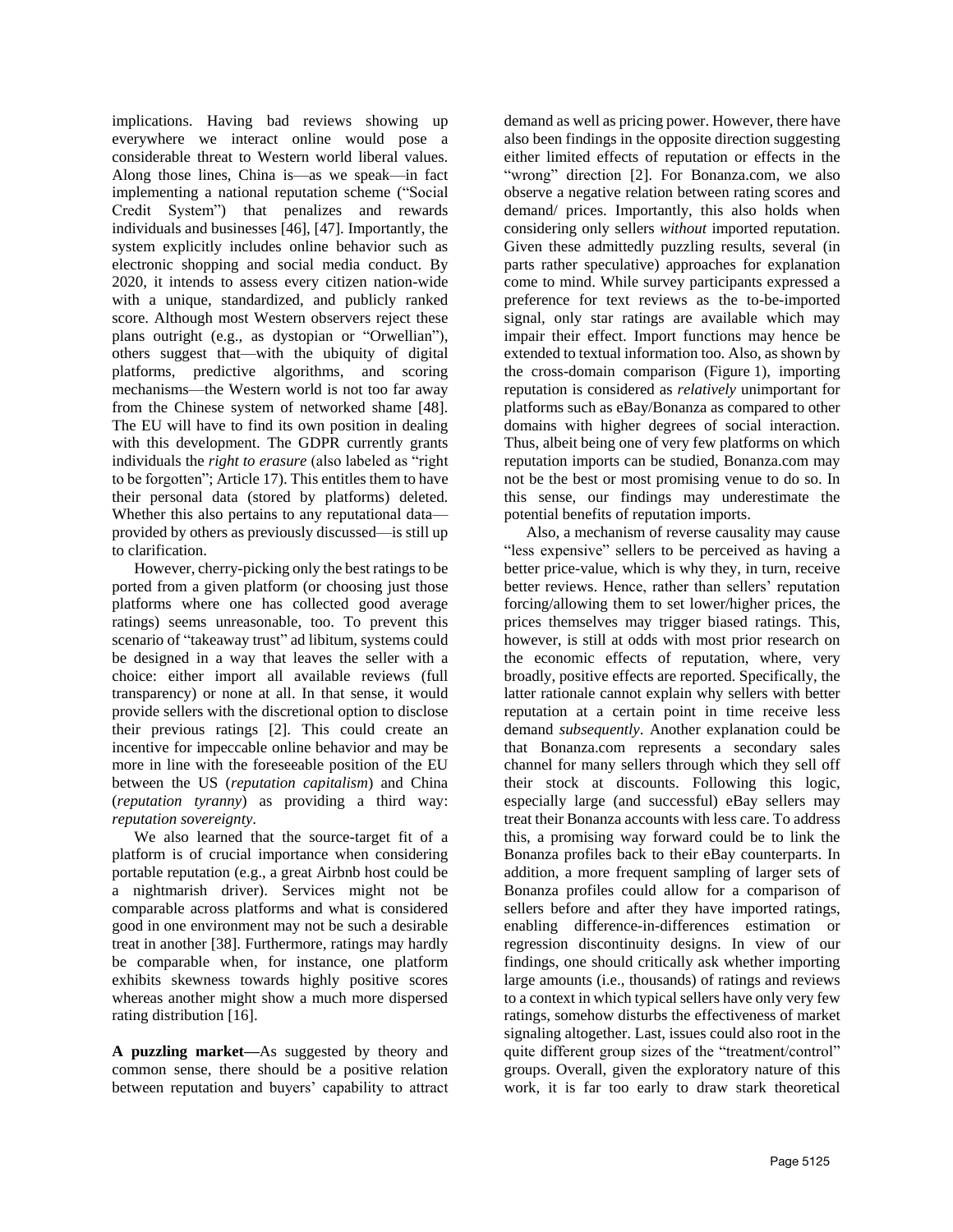conclusions. Clearly, in light of the quite puzzling results and the outlined limitations of this study, more research based on larger data sets is needed to better understand the intricacies that govern reputation, price, and demand for reputation portability in general, and for Bonanza.com in particular.

Overall, our findings also prompt the question whether the cross-platform employment of reputation can and/or should be done differently. Should today's platforms, for instance, continue to forgo the implementation of user-friendly import mechanisms, Personal Information Management Services (PIMS) and blockchain technology may provide means to make reputation portability a more prevalent reality in the future.

**Alternatives to direct import—**Rather than drawing on direct "end-to-end" import, there may exist viable alternatives to realize portable reputation. For instance, PIMS as third-party services, aggregate and verify (reputational) data from disparate sources. Based on the combined data (e.g., ratings/reviews, verified social/professional accounts, personal IDs) these companies build individual trust-based data management tools, profiles, and dashboards. PIMS can best be understood as a data intermediary with the primary aim of putting people in control over their own reputation and digital identity [49]. However, such services have thus far been mostly unsuccessful with many failed attempts (e.g., trustcloud.com famust.com, peertru.st, tru.ly). Today, these services still struggle to develop profitable business models and to gain market recognition [4].

Likewise, several endeavors based on blockchain (more generally: distributed ledger) technology promise to empower individuals with more control over their data—irrespective of intermediaries [50], [51]. Indeed, the technology's potential for portable reputation lies in its ability to decentralize control and ownership over (reputational) data [52]. In that way, it could break today's siloed (i.e., platform-bound) approach to reputation in favor of alternative business models for cross-platform portability [53]. Especially, given the prevalence of "multi-homing" strategies with sellers/providers offering their services on several platforms, a blockchain-based marketplace could become a trusted, decentralized peer-to-peer network where participants retain full control over their data [52]. Reputation in these environments could seamlessly roam across platform boundaries since it could be verified with ease, reside with individual sellers, and be built across a range of markets. Catalini & Gans [54] envision this as an open reputation platform with the "ability to port and use the resulting reputation scores across different services and contexts" (p. 22). Eventually, combining PIMS' value proposition of self-sovereign identity management with technology to build decentralized platforms may just be the right approach in factually establishing portable reputation.

## **6. Conclusion**

Digital platforms have become pervasive in basically all our daily lives. Specifically, two-sided platforms have emerged as a quasi-standard within electronic commerce. In view of the ever-increasing importance of this platform economy as well as its rules, mechanisms, and paradigms, we expect that reputation and specifically its fluidity will gain further importance for online businesses such as sellers on e-commerce marketplaces. With this first empirical account on actual reputation imports, we hope to contribute to and spark an ongoing scientific and public debate. Additionally, we expect the general topic of reputation portability to fuel a vivid legal discourse in view of privacy regulation, data sovereignty, and competition among *platfirms*.

## **7. References**

- [1] S. Tadelis, "Reputation and Feedback Systems in Online Platform Markets," *Annu. Rev. Econom.*, vol. 8, no. 1, pp. 321–340, Oct. 2016.
- [2] C. Dellarocas, F. Dini, and G. Spagnolo, "Designing reputation mechanisms," in *Handbook of Procurement*, 2009, pp. 446–482.
- [3] S. Dakhlia, A. Davila, and B. Cumbie, "Trust, but Verify: The Role of ICTs in the Sharing Economy," in *Lecture Notes in Information Systems and Organisation*, 2016, pp. 303–311.
- [4] T. Teubner, F. Hawlitschek, and M. T. P. Adam, "Reputation Transfer," *Bus. Inf. Syst. Eng.*, vol. 61, no. 2, pp. 229–235, 2019.
- [5] B. Dunham, "The Role for Signaling Theory and Receiver Psychology in Marketing," in *Evolutionary Psychology in the Business Sciences*, G. Saad, Ed. Berlin, Heidelberg: Springer, 2011, pp. 225–256.
- [6] M. Wessel, F. Thies, and A. Benlian, "Competitive Positioning of Complementors on Digital Platforms: Evidence from the Sharing Economy," in *ICIS 2017 Proceedings*, 2017.
- [7] P. Resnick and R. Zeckhauser, "Trust among" strangers in Internet transactions: Empirical analysis of eBay' s reputation system," *Econ. Internet Ecommerce*, vol. 11, pp. 127–157, 2002.
- [8] T. Teubner, F. Hawlitschek, and D. Dann, "Price Determinants on Airbnb: How Reputation Pays Off in the Sharing Economy," *J. Self-Governance*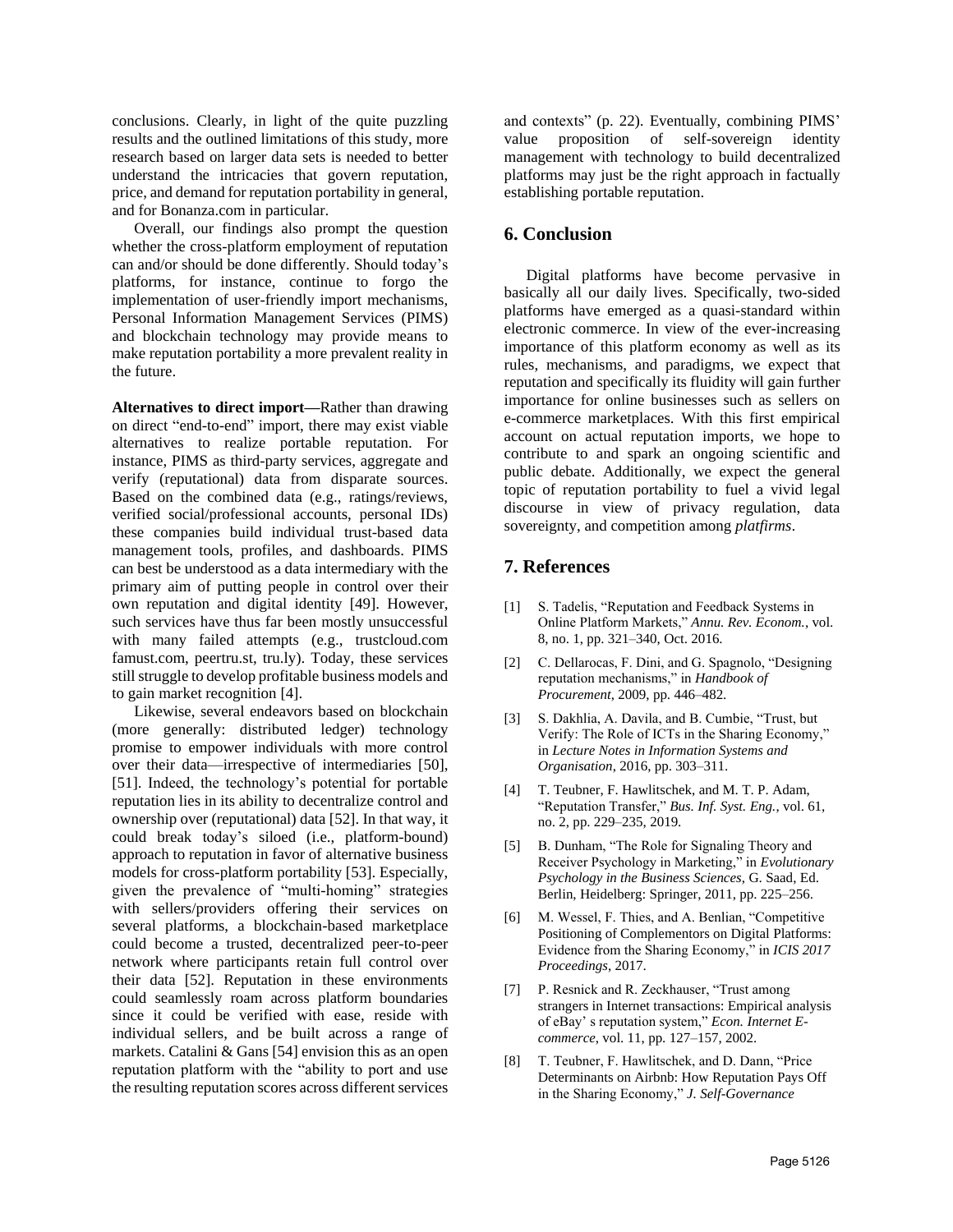*Manag. Econ.*, vol. 5, no. 4, p. 53, 2017.

- [9] B. Engels, "Data portability among online platforms," *Internet Policy Rev.*, vol. 5, no. 2, pp. 1– 17, 2016.
- [10] L. Drechsler, "Practical challenges to the right of data portability in the collaborative economy," in *Proceedings of the 14th International Conference on Internet, Law & Politics*, 2018.
- [11] R. Alt and H.-D. Zimmermann, "Editorial 24/3: Electronic Markets and general research," *Electron. Mark.*, vol. 24, no. 3, pp. 161–164, 2014.
- [12] M. De Reuver, C. Sørensen, and R. C. Basole, "The digital platform: A research agenda," *J. Inf. Technol.*, vol. 33, no. 2, pp. 124–135, 2018.
- [13] S. L. Jarvenpaa, N. Tractinsky, and M. Vitale, "Consumer trust in an Internet store," *Inf. Technol. Manag.*, vol. 1, no. 1, pp. 45–71, 2000.
- [14] P. Resnick, R. Zeckhauser, E. Friedman, and K. Kuwabara, "Reputation systems," *Commun. ACM*, vol. 43, no. 12, pp. 45–48, Dec. 2000.
- [15] A. Jøsang, R. Ismail, and C. Boyd, "A survey of trust and reputation systems for online service provision," *Decis. Support Syst.*, vol. 43, no. 2, pp. 618–644, Mar. 2007.
- [16] T. Teubner and D. Dann, "How Platforms Build Trust," *SSRN Electron. J.*, 2018.
- [17] T. Mavlanova, R. Benbunan-Fich, and M. Koufaris, "Signaling theory and information asymmetry in online commerce," *Inf. Manag.*, vol. 49, no. 5, pp. 240–247, 2012.
- [18] X. Cheng, S. Fu, J. Sun, A. Bilgihan, and F. Okumus, "An investigation on online reviews in sharing economy driven hospitality platforms: A viewpoint of trust," *Tour. Manag.*, vol. 71, pp. 366–377, Apr. 2019.
- [19] M. Zloteanu, N. Harvey, D. Tuckett, and G. Livan, "Digital Identity: The effect of trust and reputation information on user judgement in the Sharing Economy," *PLoS One*, vol. 13, no. 12, pp. 1–18, Dec. 2018.
- [20] C. C. Chen and Y. C. Chang, "What drives purchase intention on Airbnb? Perspectives of consumer reviews, information quality, and media richness," *Telemat. Informatics*, vol. 35, no. 5, pp. 1512–1523, 2018.
- [21] W. Qiu, P. Parigi, and B. Abrahao, "More Stars or More Reviews? Differential Effects of Reputation on Trust in the Sharing Economy," *2018 CHI Conf. Hum. Factors Comput. Syst.*, 2018.
- [22] P. Bajari and A. Hortaçsu, "Economic Insights from Internet Auctions," *J. Econ. Lit.*, vol. 42, no. 2, pp. 457–486, May 2004.
- [23] European Union, "Regulation 2016/679: 'General Data Protection Regulation,'" *Official Journal of the*

*European Communities*. https://eurlex.europa.eu/legalcontent/EN/TXT/PDF/?uri=CELEX:32016R0679&fr om=EN, pp. 1–88, 2016.

- [24] P. De Hert, V. Papakonstantinou, G. Malgieri, L. Beslay, and I. Sanchez, "The right to data portability in the GDPR: Towards user-centric interoperability of digital services," *Comput. Law Secur. Rev.*, vol. 34, no. 2, pp. 193–203, 2018.
- [25] V. Kathuria and J. C. Lai, "User review portability: Why and how?," *Comput. Law Secur. Rev.*, vol. 34, no. 6, pp. 1291–1299, 2018.
- [26] H. Ursic, "Unfolding the New-Born Right to Data Portability: Four Gateways to Data Subject Control," *SCRIPT-ed*, vol. 15, no. 1, pp. 42–69, 2018.
- [27] I. Graef, J. Verschakelen, and P. Valcke, "Putting the right to data portability into a competition law perspective," *J. High. Sch. Econ. Annu. Rev.*, pp. 53– 63, 2013.
- [28] A. D. Vanberg and M. B. Ünver, "The right to data portability in the GDPR and EU competition law: odd couple or dynamic duo?," *Eur. J. Law Technol.*, vol. 8, no. 1, pp. 1–22, 2017.
- [29] J. Krämer, "Datenschutz 2.0 ökonomische Auswirkungen von Datenportabilität im Zeitalter des Datenkapitalismus," in *Datenkapitalismus – eine ökonomische Betrachtung*, vol. 98, no. 7, T. Kretschmer et al., Ed. Wirtschaftsdienst, 2018, pp. 459–480.
- [30] Bonanza, "All About the eBay Feedback Importer," 2019. [Online]. Available: https://www.bonanza.com/site\_help/general\_selling/f eedback\_importer. [Accessed: 12-Jun-2019].
- [31] TrueGether, "TrueGether: About Us," 2019. [Online]. Available: https://www.truegether.com/aboutus.html. [Accessed: 12-Jun-2019].
- [32] T. Puschmann and R. Alt, "Sharing Economy," *Bus. Inf. Syst. Eng.*, vol. 58, no. 1, pp. 93–99, 2016.
- [33] European Commission, "Exploratory study of consumer issues in online peer-to-peer platform markets," 2017.
- [34] J. Gans, "Enhancing Competition with Data and Identity Portability," *The Hamilton Project*, no. June 2018, pp. 1–28, 2018.
- [35] G. Venkatadri, O. Goga, C. Zhong, B. Viswanath, K. P. Gummadi, and N. Sastry, "Strengthening Weak Identities Through Inter-Domain Trust Transfer," in *Proceedings of the 25th International Conference on World Wide Web - WWW '16*, 2016, pp. 1249–1259.
- [36] M. Kokkodis and P. G. Ipeirotis, "Reputation Transferability in Online Labor Markets," *Manage. Sci.*, vol. 62, no. 6, pp. 1687–1706, 2016.
- [37] L. Otto, P. Angerer, and S. Zimmermann, "Incorporating external trust signals on service